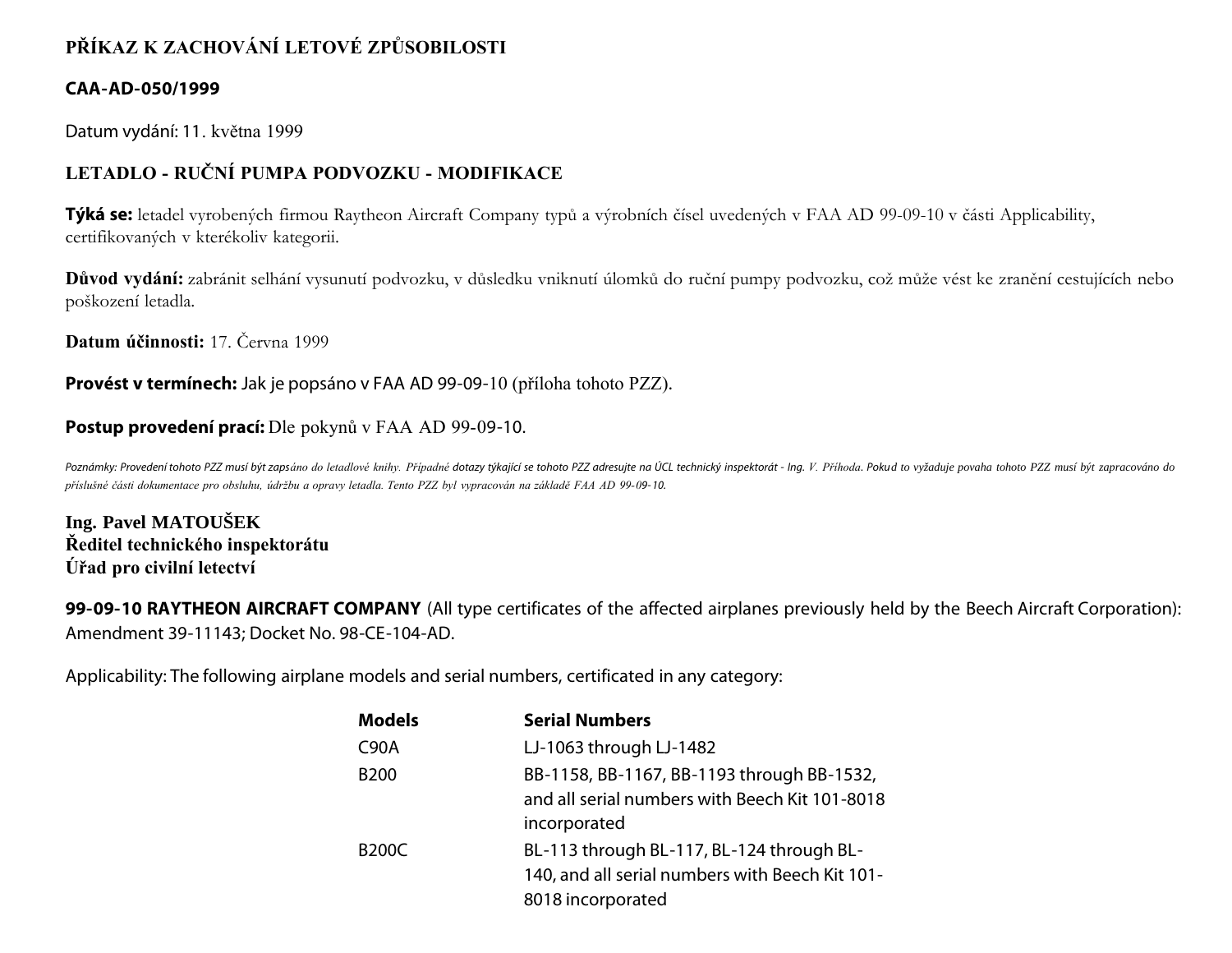| <b>B200T</b>    | BT-31 through BT-38, and all serial numbers   |
|-----------------|-----------------------------------------------|
|                 | with Beech Kit 101-8018 incorporated          |
| <b>B200CT</b>   | BN-2, BN-3, and BN-4 that have Beech Kit 101- |
|                 | 8018 incorporated                             |
| <b>B200CT</b>   | FG-1 and FG-2                                 |
| 300             | FA-1 through FA-230                           |
| 300             | FF-1 through FF-19                            |
| <b>B300</b>     | FL-1 through FL-138                           |
| <b>B300C</b>    | FM-1 through FM-9                             |
| <b>B300C</b>    | $FN-1$                                        |
| A200CT (C-12D)  | BP-46 through BP-51                           |
| A200CT (C-12F)  | BP-52 through BP-63                           |
| A200CT (RC-12H) | GR-14 through GR-19                           |
| A200CT (RC-12K) | FE-1 through FE-9                             |
| A200CT (RC-12N) | FE-10 through FE-24                           |
| A200CT (RC-12P) | FE-25 through FE-31, FE-33, and FE-35         |
| B200C (C-12F)   | BL-73 through BL-112 and BL-118 through BL-   |
|                 | 123                                           |
| B200C (C-12F)   | BP-64 through BP-71                           |
| B200C (UC-12F)  | BU-1 through BU-10                            |
| B200CT (RC-12F) | <b>BU-11 and BU-12</b>                        |
| B200C (UC-12M)  | BV-1 through BV-10                            |
| B200C (RC-12M)  | <b>BV-11 and BV-12</b>                        |
| B200C (C-12R)   | BW-1 through BW-19                            |

NOTE 1: This AD applies to each airplane identified in the preceding applicability provision, regardless of whether it has been modified, altered, or repaired in the area subject to the requirements of this AD. For airplanes that have been modified, altered, or repaired so that the performance of the requirements of this AD is affected, the owner/operator must request approval for an alternative method of compliance in accordance with paragraph (c) of this AD. The request should include an assessment of the effect of the modification, alteration, or repair on the unsafe condition addressed by this AD; and, if the unsafe condition has not been eliminated, the request should include specific proposed actions to address it.

Compliance: Required within the next 200 hours time-in-service (TIS) after the effective date of this AD, unless already accomplished.

NOTE 2: The service information referenced in this AD specifies 800-hour repetitive inspections. This AD does not require these inspections.